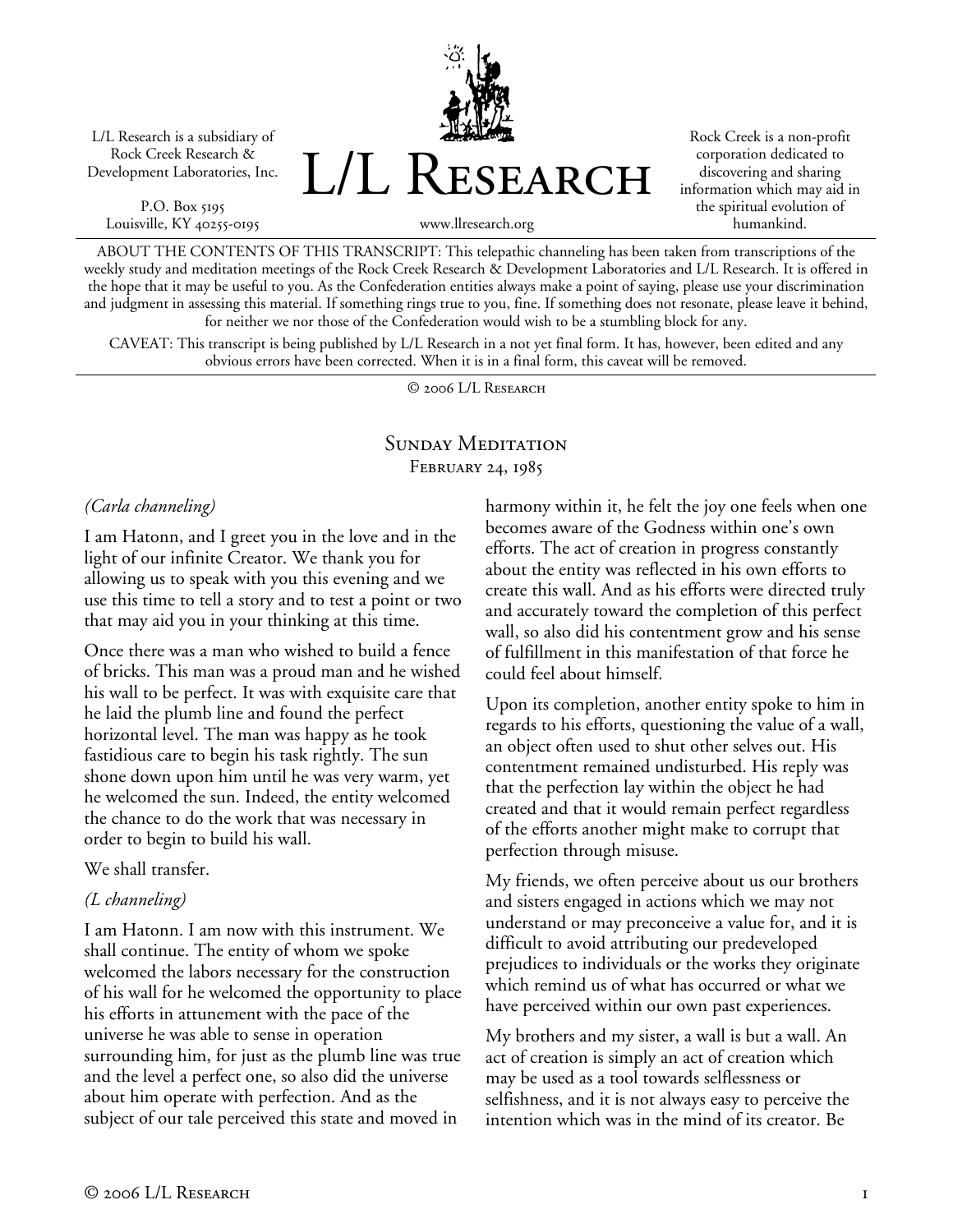cautious, my friends, that you might avoid misunderstanding the efforts of another through your perceptions of similar efforts on the parts of those who have gone before, for it is within the heart of the builder, not the hands, that the potential value may grow.

At this time we will transfer to another instrument. I am Hatonn.

## *(Carla channeling)*

I am Hatonn. We shall continue. Relationships with others might be likened to walls but even more we draw the simile of the wall to speak about yourselves. An attempt to come into right relationship with another is an attempt to cross walls on many levels of this meaning. The first wall which must be true is the structure of your own being. Perhaps your basic character is excellent, the lines true and straight, yet they have become dilapidated, bricks or stones missing, mortar failing. Therefore, when one is contemplating the experiences which arise within a relationship, it is well to begin the contemplation with an objective gaze inwardly directed at the structure of the self. If the base is not perfectly horizontal, if it is not quite plumb, then all will seem out of tune, out of order, shaky and fraught with difficulty.

Therefore, we suggest that you use meditation and contemplation to build yourself as inspiration gives you one piece of knowledge and then another and another as you move along the pathway of discovery.

When you gaze beyond your own wall of being, beyond your own structure at another, it is well to remember that there is only one builder for each being that exists; that builder is the being itself. Each entity is created uniquely, first male or female, then an incredible variety of other polarities. All these pieces of structure are placed together to build the skeletal being through which consciousness is manifested.

How shall two walls which are fixed relate to each other? My friends, it is time to release the allegory and gaze at an illusion which may illuminate the denser illusion in which you now enjoy existence. The walls that you build within yourself are energy fields. Therefore, they are moveable and must move with you wherever you go. The stance which you take, the wall which you choose to use, behind which you choose to hide within a relationship with another, is that which must be observed, analyzed and balanced in such a way that the wall again becomes an energy field which is permeable so that two walls may …

## *(Page 4 of the original transcript is missing.)*

… this group once again and we do so in joy. We thank you and we ask if we might attempt to answer a query or two this evening?

**Carla:** Okay. I have a student who has begun to channel very well. She has no experience and yet it is very difficult for her to come here and gain the experience, technically speaking. When she is properly tuned she is perfectly able to channel. She is very concerned about her ability to channel away from the protection of more experienced channels. I wonder if you could speak concerning her concern and where wisdom lies in my helping her in her work.

I am Latwii, and am aware of your query, my sister. The new instrument of which you speak is one which has indeed begun to assimilate the process of becoming a vocal channel to a degree which is gratifying, and yet is at that point which must be tenderly cared for, for as the new instrument begins to utilize his desire to be of service and finds that service broadening, there is the constant tendency to wonder if that which is received is that which is transmitted. This is where the experience is most helpful to one which is in constant need of building the confidence. We feel that the entity of which you speak is one which is well aware of the tuning necessity and the joint necessity of challenging those contacts which it first feels after the tuning has been completed. This entity is one which has a surrounding of friends which can provide the few who would aid in completing the protection and tuning needs of new instruments, yet it might be well for this new instrument to experience further exercising of its expanding abilities before attempting to, shall we say, set out upon its own in this endeavor. Yet this potential is one which grows with this new instrument's continued exercise.

May we answer you further, my sister?

**Carla:** Specifically, the entity known as S is unsure whether or not to practice with the support group before she comes here again. I'd like any advice you can give me on what to tell her.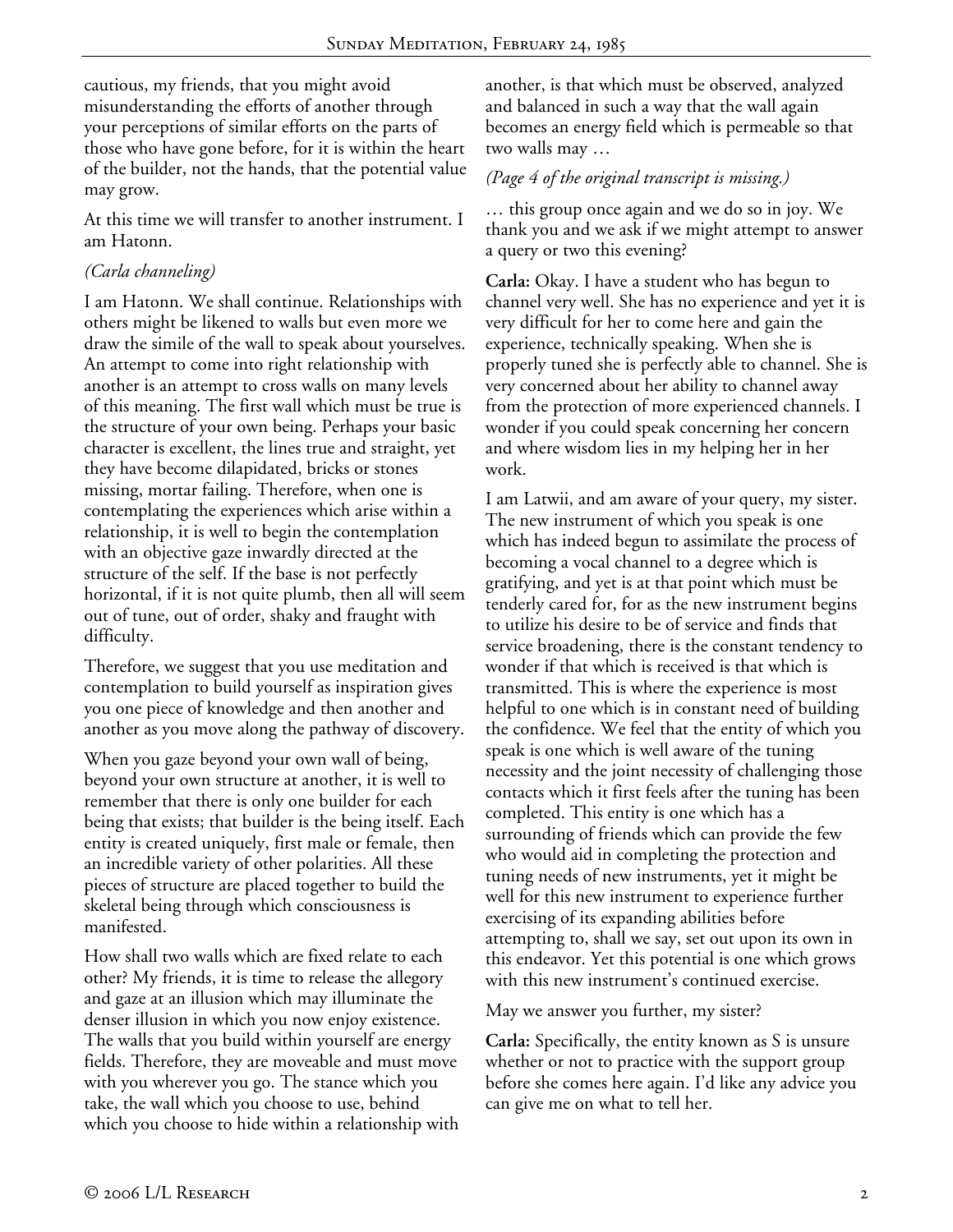I am Latwii, and am aware of your query, my sister. As we have attempted to iterate in our previous response, this is a point in this new instrument's development which is as the tender shoot which has just begun to move from the seed and is now seeking the light of day for the first time. There are potential difficulties for such a tender shoot as it moves into the light of day. We can suggest that this instrument is near the point in its development at which it would indeed be able to practice its abilities as a vocal instrument with those chosen about it in its, as you call it, distant location. We would not wish to rush this instrument's progress, for though there is a great possibility that at this time it could practice upon its own with support, there is also a significant possibility that it could find difficulties which would, shall we say, set it back in its progress. Therefore, we cannot be specific in our suggestion, for the growth of the instrument is at a point that is difficult to accurately estimate.

May we answer you further, my sister?

**Carla:** Yes. I agree with you completely. That was my feeling, too.

My feeling further was that as S and I had talked of before, perhaps you could spend not just two days but plan ahead, come as on vacation, possibly even with family, and work for a period of five to seven days, and this week—say of two meditations a day would put her over the edge safely as far as being able to pick up vibrations and so forth. Could you confirm that?

I am Latwii, and am aware of your query, my sister, and we can suggest that this potential plan is one which would be far more liable to present this new instrument with a firm foundation upon which it shall offer its services as a vocal instrument.

May we answer you further, my sister?

**Carla:** No, thank you.

I am Latwii, and we thank you, my sister, as always. May we attempt another query at this time?

**L:** Latwii, would you speak some on the nature of competition? I recognize it in some ways as being a very beneficial way of sharing in the nature of the camaraderie involved between those who participate as opposed to those who are destined to be winner or loser. At the same time, there seems to be such an abuse of competition within our world that I'd be

interested in hearing whatever you have to say on the subject.

I am Latwii, and am aware of your query, my brother. We may take this topic and look upon it as a means whereby an individual or group of individuals may seek to develop those skills which lie within in order to express a certain potential, shall we say, much as your young kittens roll and tumble about upon the rug as they seek to express that which is within their physical energy systems. The entities who partake in your competitive games and sport activities are those of the, shall we say, childlike nature who seek to discover the limits to which the self can be put and the fruits of putting themselves to those limits. As these discoveries and fruits are harvested, then there is the choice that the individual and the group of individuals can make. This choice is of the basic nature which is, shall we say, the nature of your illusion itself. That is, shall the abilities of an entity be used to aid and enjoy others or shall these abilities be used to aid and bring pleasure to the self?

When entities utilize the abilities in the manner which lends to the enjoyment of many, then it is as if the gift of the one Creator in its unique form for each entity has been radiated out from this entity to those about it, and the general mirth and pleasure and enhanced experience of the group then is the final result of this testing of self. When the entity or group, however, then decides that the abilities of the group shall be pitted against another group or an entity decides this for itself and shall then pit its abilities against another in order to best or defeat that group or other self, then we have the attempt to gather for the self or group those gifts not only given to the self but those abilities and attentions and recognitions of others as well.

This is the beginning of the service-to-self polarity but is seldom, shall we say, pursued in perfect purity, for there is much within your competitive sports which swings to and fro, back and forth between the poles of radiance and magnetism or positivity and negativity. Therefore, my brother, you have the tool of what you have called competition which may be used as may any tool to serve self or serve others.

May we answer you further, my brother?

**L:** No, that's been a great help. I compliment you on your analogy …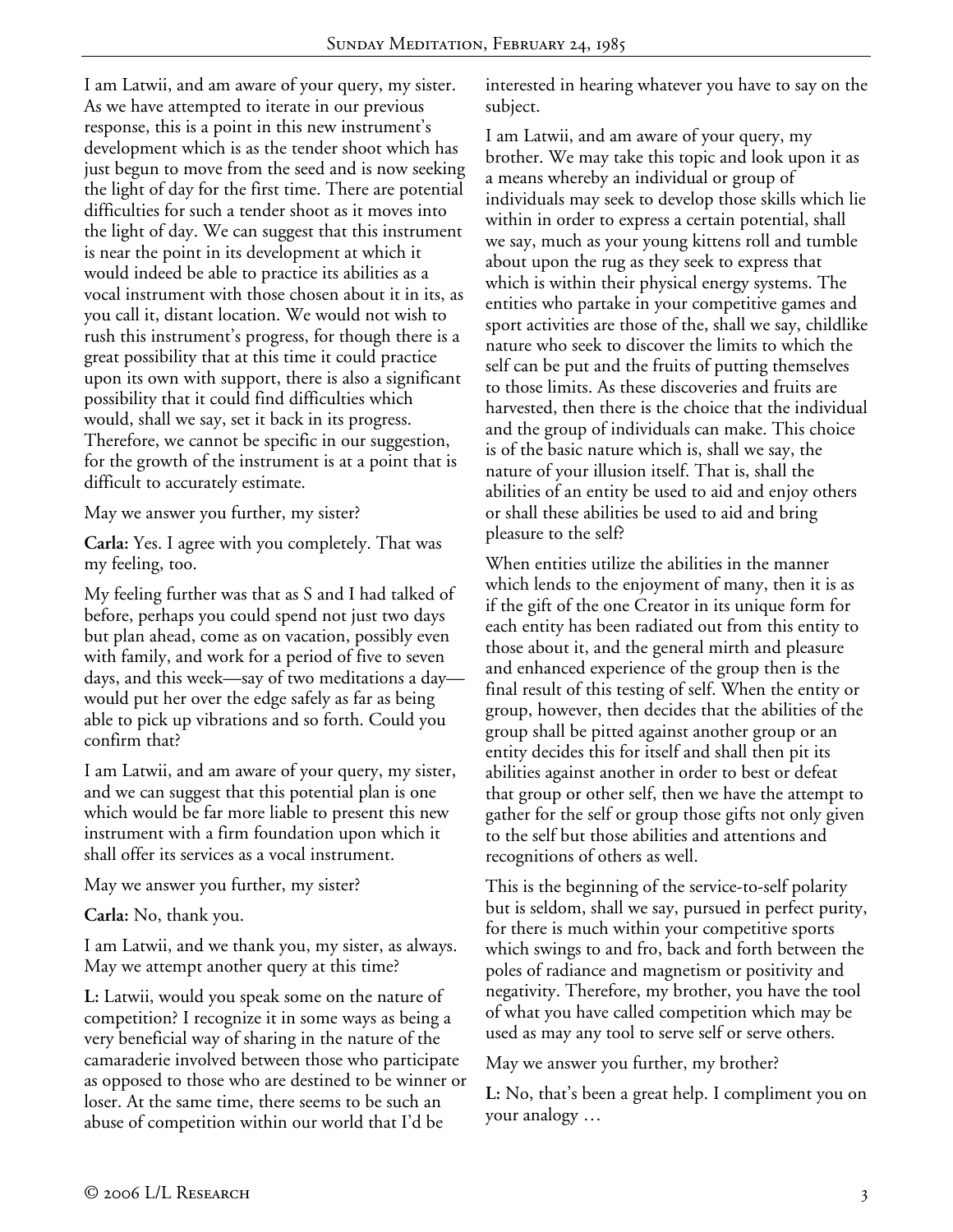# *(Side one of tape ends.)*

# *(Jim channeling)*

I am Latwii, and am once again with this instrument. May we attempt another query at this time?

**Carla:** One more and then we'll quit. I understand that anger often produces cancer in people. I was contemplating what brings about the heart trouble? If it can be associated with certain emotions? Is it as simple as heartbreak or sorrow?

I am Latwii, and am aware of your query, my sister. Though generalities are frequently our lot in attempting to answer your queries, they are quite often not specifically accurate in all instances, for there are anomalies in all general rules. As you look to the disease that any entity may be experiencing, one may look to the nature of the disease, the effect of the disease upon the entity. Frequently it is also possible to look to the location of the difficulty within an entity and be able to place this difficulty with its corresponding energy center, then discovering the nature of the energy blockage according to the energy center involved.

In the case of the difficulties with the heart, one of the two primary organs within the human being as you know it, one deals with a portion of the physical vehicle which has analogous and extensive relationships with each of the various energy centers, for this organ does by its functioning provide the entire physical vehicle with the nutrients that are carried by the bloodstream, as it is called. This organ, then, is that which in the physical sense enlivens the entire physical vehicle and circulates the essence of that vehicle throughout its system of transport, shall we say. An entity who feels the difficulty or disease which is located within the heart is an entity who in many cases has blocked the ability of the finer body or energy center's heart in its action of providing a life-sustaining and lifeenhancing energy or essence not only to the self but perhaps to other selves as well.

As you look upon the energy center which has the closest correlation to the physical organ of the heart, the green ray energy center then is brought into focus in it's function of providing the unconditional love and support that is the building block, shall we say, or life-sustaining force throughout all of creation. When a portion of this force has been

activated within an entity and then upon a subsequent occasion been blocked in some degree, there may be an expression of this blockage within the physical organ of the heart. The variety of kinds of blockages is so great as to be quite beyond our ability to enumerate with any hope of completion. We can suggest that as we have mentioned, the function of the physical heart in providing the entire vehicle sustenance is analogous to the green energy center and its providing of the unconditional love and creative force which underlies all of creation.

May we attempt a further response, my sister?

**Carla:** No, thank you.

I am Latwii, and we thank you, my sister. We must apologize for our response which was quite lengthy and yet was not able to be as specific as perhaps you had hoped. May we attempt another query at this time?

**Carla:** Well, since you've said that, I'll tell you the reason I hesitated. It was not because I didn't think that you were very clear; I did. I realized that you have to take all generalizations with a good deal of grains of salt. I was going to go into the somewhat baroque question of the mechanical things that people will tell you will hurt the heart, the cholesterol, the plaque and smoking, various things like that, and decided not to because—I realized when I thought about it that actually those behaviors, the ways of eating, the way one feels about one's body, is probably tied in, just as you said, with a grain of salt, with the feeling one has about oneself as a person who offers love. So I didn't ask the question, but I thought that you were very specific, as specific as I would expect you could be. Thank you.

I am Latwii, and we thank you, my sister. We can make the additional general comment that when an entity is engaging in those patterns of thought which tend to block any of the various energy centers, whatever means is available to that entity that will allow the expression of this blockage when it has not been noticed by the mental process of analysis will then be utilized. Those which are of the scientist's career have noted the similarity of certain of your cultural habits and customs which are closely related to certain dysfunctions, yet in many cases these are not available to an individual, and yet other means must be found to produce the symbolic disease of the physical vehicle in order that the mental complex